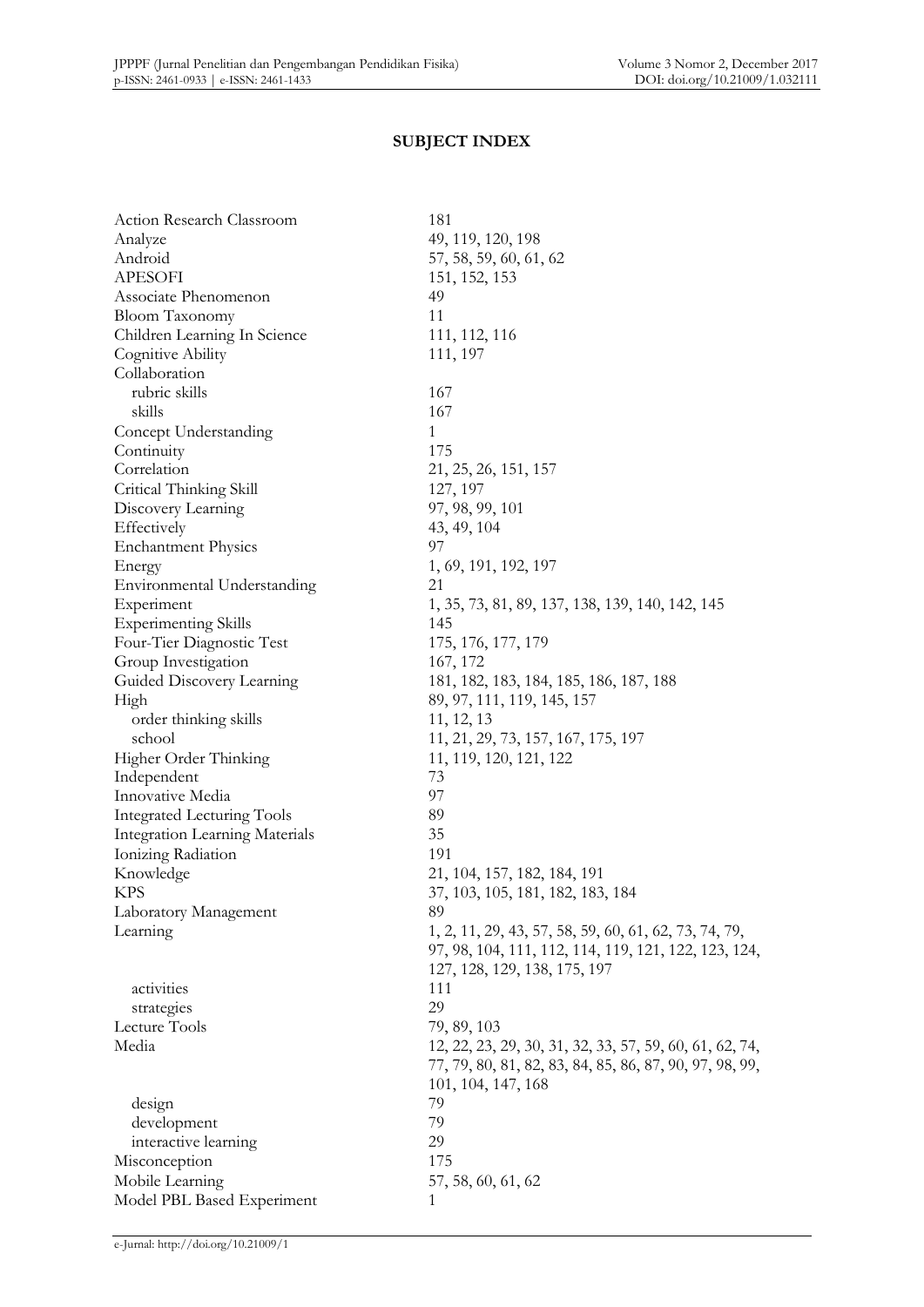| Optics                           | 119                                                    |
|----------------------------------|--------------------------------------------------------|
| Oscillation                      | 157                                                    |
| Personal Learning Environtments  | 73                                                     |
| Physics                          | 11, 29, 43, 49, 57, 63, 64, 89, 97, 137, 151, 157,     |
|                                  | 175                                                    |
| education                        | 29, 35, 79, 89, 103, 119                               |
| experiment                       | 73                                                     |
| learning media                   | 57,79                                                  |
| teaching skills                  | 35                                                     |
| POGIL                            | 127, 128, 129, 130, 131, 132, 133, 134, 135            |
| Practical Activities             | 43                                                     |
| Problem Solving                  | 12, 137, 138, 139, 140, 142                            |
| skills                           | 157                                                    |
| skills instrument                | 157                                                    |
| strategies                       | 151                                                    |
| Problem-Based Learning Model     | 119                                                    |
| Radioactive Material             | 191                                                    |
| Redesigning The Appartures       | 145                                                    |
| <b>Restitution Coefficients</b>  | 145                                                    |
| Science Process Skill            | 35, 181, 182                                           |
| Scientific Reasoning Skills      | 137                                                    |
| Simple Mathematical Model        | 49                                                     |
| Sound Concept                    | 137                                                    |
| Static Fluid                     | 111, 127                                               |
| Student                          | 1, 13, 21, 29, 35, 43, 49, 57, 63, 73, 79, 83, 89, 97, |
|                                  | 103, 104, 111, 119, 127, 137, 145, 151, 157, 58,       |
|                                  | 159, 167, 168, 172, 175, 181, 183, 184, 197            |
| character                        | 21                                                     |
| competence                       | 89                                                     |
| worksheet                        | 35, 103, 145                                           |
| <b>Style Concept Application</b> | 63                                                     |
| The Learning Outcomes            | 43                                                     |
| Thinking Style                   | 1                                                      |
| Training                         | 11, 98, 191                                            |
| Transportation                   | 191                                                    |
| Wave                             | 137                                                    |
| Work                             | 35, 49, 137, 172                                       |
| Worksheets                       | 103, 145                                               |
|                                  |                                                        |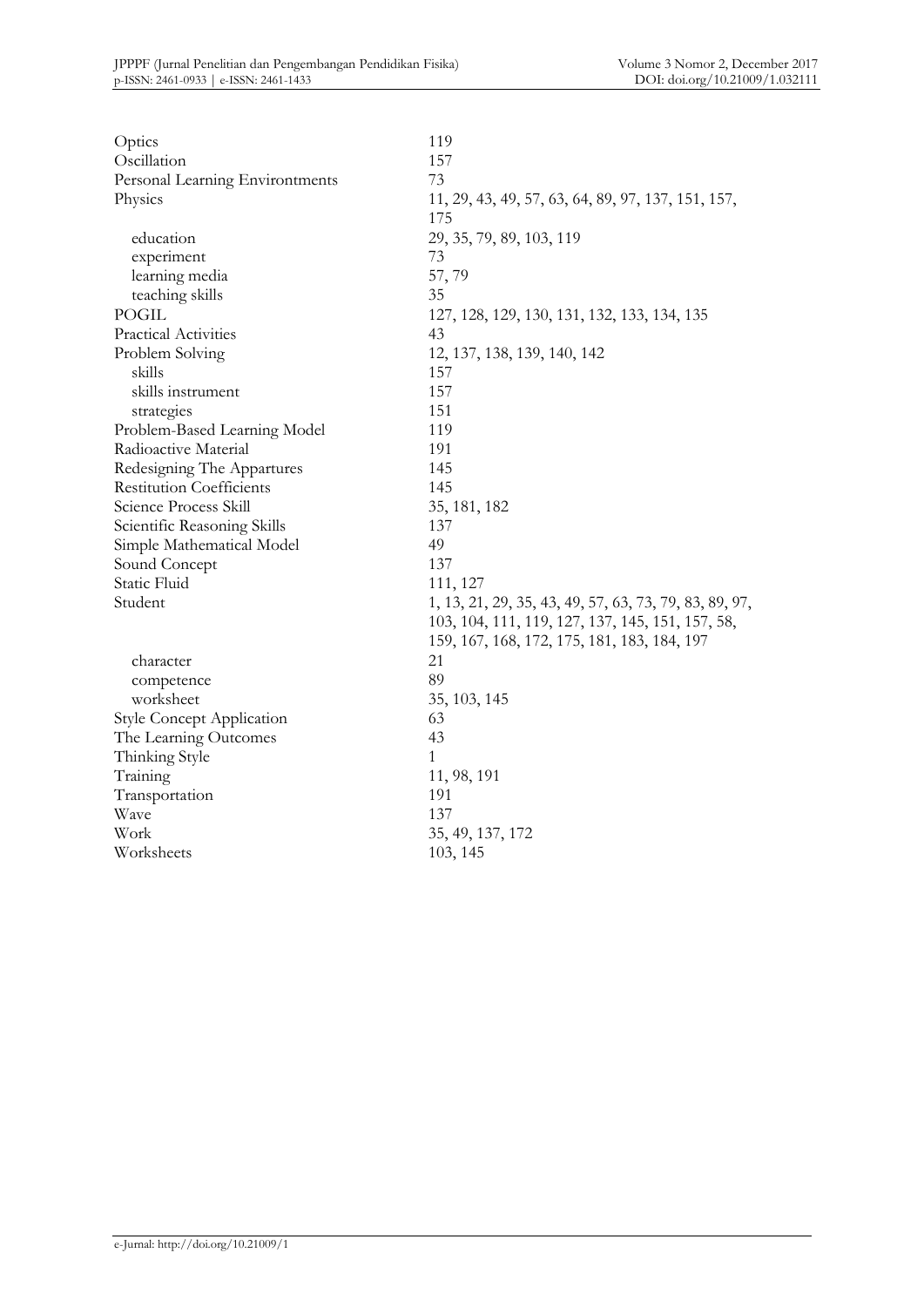#### **AUTHOR INDEX**

| Achmad Samsudin              | 157, 167, 175 |
|------------------------------|---------------|
| A. Halim                     | 1             |
| Adam Malik                   | 127           |
| Agus Jauhari                 | 197           |
| Anggi Hanif Setyadin         | 157, 167      |
| Dandan Luhur Saraswati       | 57            |
| Desnita                      | 35, 103       |
| Dewi Ratnasari               | 111           |
| Dian Artha Kusumaningtyas    | 43            |
| Dina Rahmah Maulida          | 43            |
| Djeli Alvi Tulandi           | 49            |
| Duden Saepuzaman             | 145           |
| Dwi Sulisworo                | 73            |
| Dwi Susanti                  | 35            |
| Endi Suhendi                 | 157, 167      |
| Eugenia Etkina               | 151           |
| Fitri Nurul Sholihat         | 137, 175      |
| Hamdani                      | 151           |
| Hermawan                     | 157, 167      |
| I Made Astra                 | 181           |
| I Made Astra                 | 79            |
| Ida Kaniawati                | 157, 167      |
| Irnin Agustina Dwi Astuti    | 57            |
| Ishafit                      | 29            |
| Judyanto Sirait              | 151           |
| Kartika Hajar Kirana         | 137           |
| Lia Angraeni                 | 119           |
| Lia Yulisma                  | 63            |
| M. Fajrin                    | 89            |
| Muhamad Gina Nugraha         | 137, 175      |
| Muhammad Minan Chusni        | 127           |
| Mursal                       | 1             |
| Nanang Triagung Edi Hermawan | 191           |
| Nia Kurniasih                | 137           |
| Nurdi Akbar                  | 103           |
| Nurdini                      | 137           |
| Nurhayati                    | 119           |
| Paramita Ayuningtyas         | 73            |
| Parlindungan Sinaga          | 197           |
| Parsaoran Siahaan            | 157, 167      |
| Raihanati                    | 89            |
| Ria Asep Sumarni             | 57            |
| Rifa Syarifatul Wahidah      | 181           |
| Salpan                       | 97            |
| Setiya Utari                 | 137           |
| Siswoyo                      | 11            |
| Sri Rezeki                   | 29            |
| Sukarmin                     | 111           |
| Sunaryo                      | 11, 21        |
|                              |               |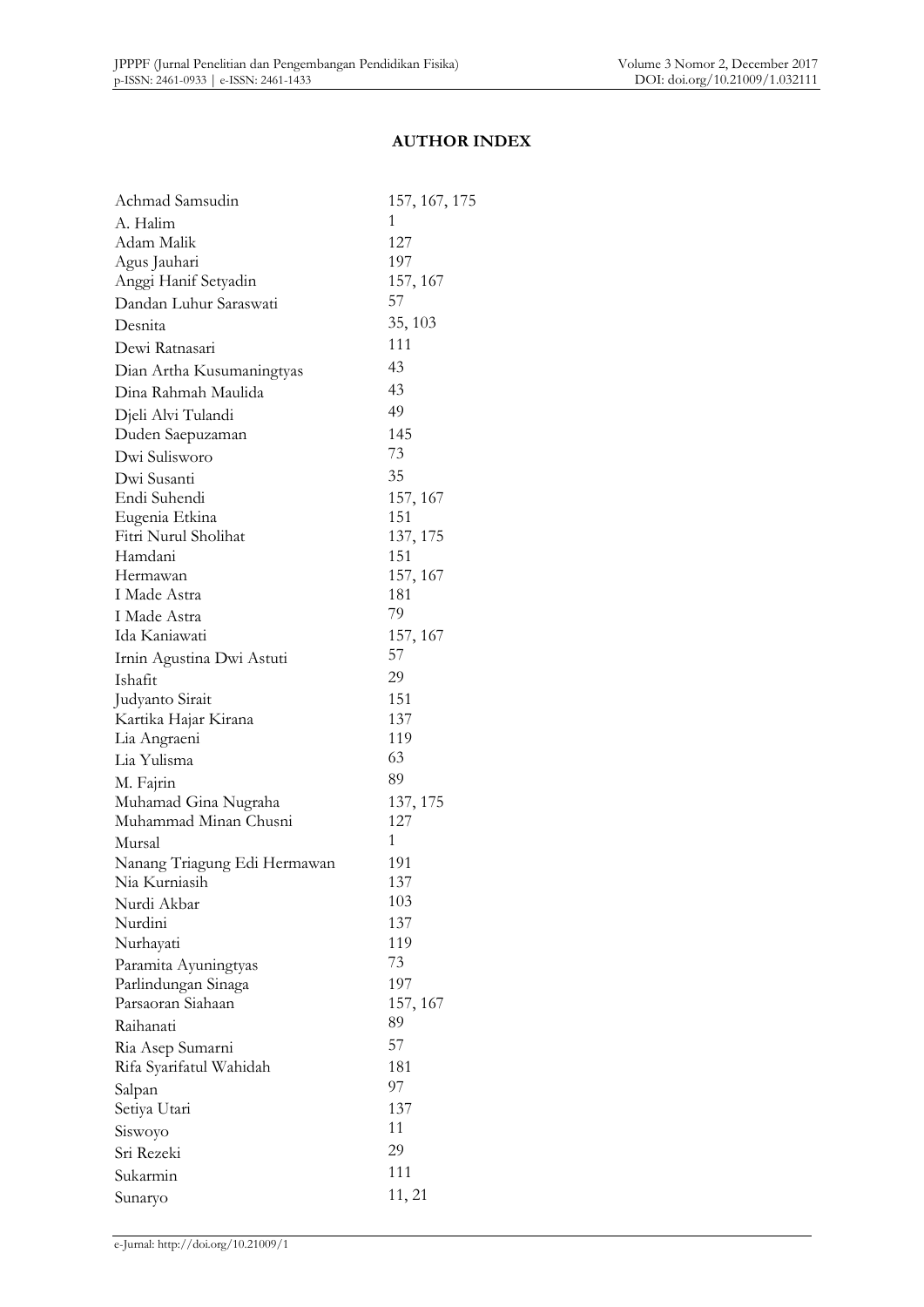| Suriana                |          |
|------------------------|----------|
| Syarif Rokhmat Hidayat | 157, 167 |
| Syifa Nurazizah        | 197      |
| Syukran Mursyid        | 151      |
| Toto                   | 63       |
| Upik Rahma Fitri       | 79,89    |
| Vita Oktaviani         | 127      |
| Wahyuni Handayani      | 127      |
| Wirda Nilawati         | 103      |
| Y. Radiyono            | 111      |
| Yustiandi              | 145      |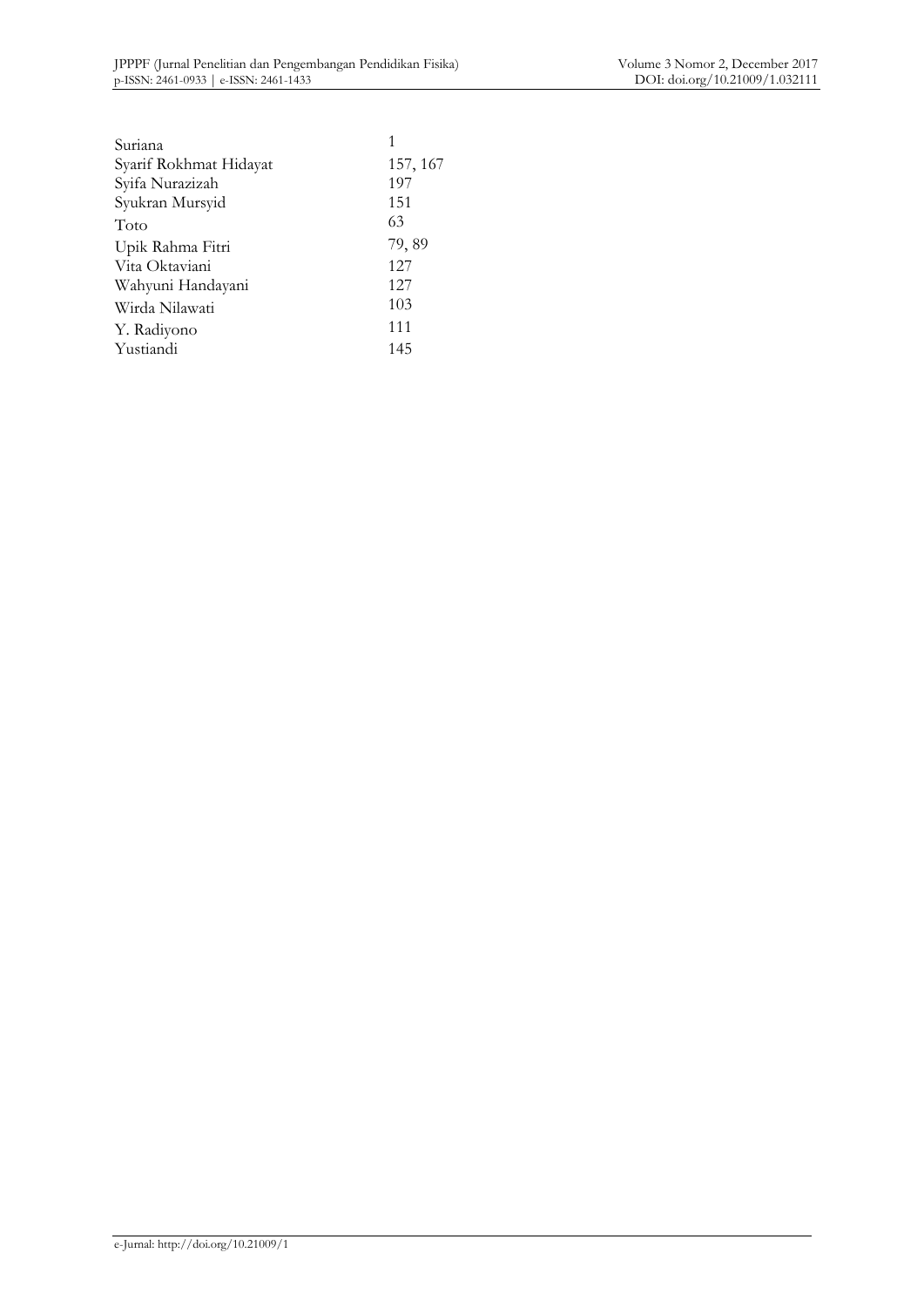#### **The Author Guidelines of JPPPF (Jurnal Penelitian dan Pengembangan Pendidikan Fisika)**

The guidelines for authors converge in manuscript templates.

#### **Manuscript Template**

Manuscript Template of JPPPF available in two version. For authors, please download at the following link.

1) [Manuscript Template \(English version\)](https://drive.google.com/open?id=0B4Xa5CiP3JF8c0ZzQjNmNXI1dHM)

2) [Manuscript Template \(Bahasa Indonesia version\)](https://drive.google.com/open?id=0B4Xa5CiP3JF8enJiTzlMSEI1LUU)

#### **Harvard Style Referencing**

JPPPF using Harvard style of writing citations and bibliography. Instructions of writing citations and bibliography please download at the following link.

[Harvard Style Referencing](https://drive.google.com/open?id=0B4Xa5CiP3JF8M0xVNk0zek0wV00)

#### **Manuscript Assessment Process**

Any accepted manuscript will be reviewed by at least two reviewers, plus editorial comments. The author is required to revised the manuscript according to reviewer comments and editors. Editor team will process it for later publication. For peer review process diagrams please go to [Peer Review Process](http://journal.unj.ac.id/unj/index.php/jpppf/reviewprocess) page.

### **Submission Technical Summary**

1) JPPPF (manuscript template) format [\(Manuscript Template of JPPPF\)](http://journal.unj.ac.id/unj/index.php/jpppf/manuscripttemplate).

2) Format of JPPPF reference list [\(Refrence Format JPPPF](http://tiny.cc/FormatRefJPPPF)).

3) Please fill form of Statement Letter and Copyright Transfer JPPPF [\(Copyright Transfer Form](https://form.jotform.me/72668472702462))

4) Selected paper will be published in JPPPF Volume 3: June 2017 or December 2017 (the should completed all review and revision process).

5) Submit papers and revised papers submitted through the journal submission system, tutorials and instructions can be seen on the next points below.

6) Registration tutorial at JPPPF [\(How to Register in JPPPF\)](https://youtu.be/VsVdfjGES2s).

7) Tutorial submit in JPPPF [\(How to Submit in JPPPF\)](https://youtu.be/AwNlxiaeVys).

8) Tutorial: tutorial read the review results and upload the revised file [\(Review Result and Revised](https://www.youtube.com/watch?v=WlCydgQdrMY) [File\)](https://www.youtube.com/watch?v=WlCydgQdrMY).

9) Instructions for writing mathematical equations in New Office 365 [\(Equation Editor in New](http://journal.unj.ac.id/unj/index.php/jpppf/equation) [Office 365\)](http://journal.unj.ac.id/unj/index.php/jpppf/equation)

10) Each notification will be sent via email, the author should check the notification through the journal account and registered email.

11) Peer review process diagrams please go to [Peer Review Process](http://journal.unj.ac.id/unj/index.php/jpppf/reviewprocess) page.